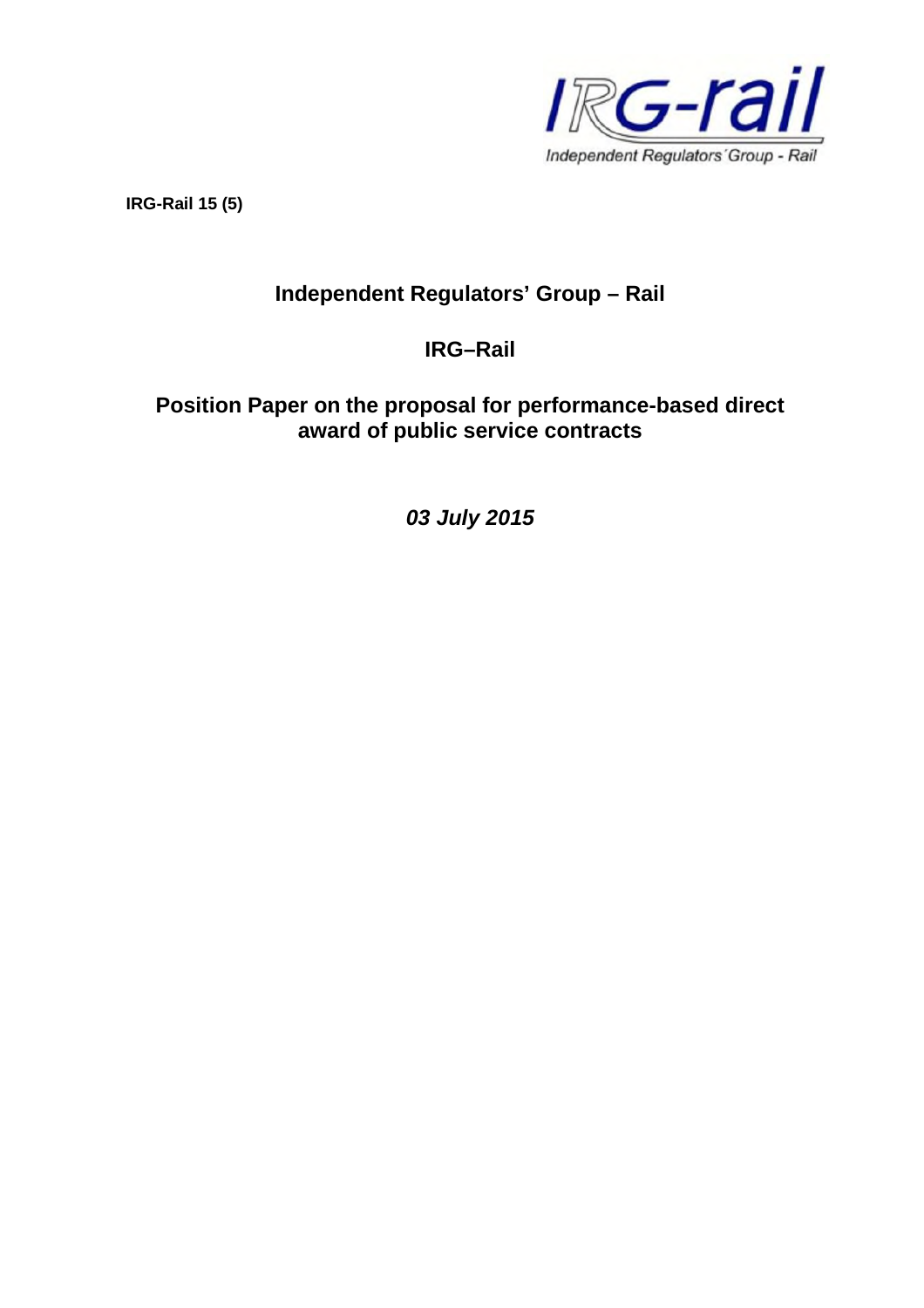

#### **I. IRG Rail's position**

- 1. IRG-Rail has already voiced its endorsement of the European Commission's original proposal for the 4th railway package arguing that, as a general rule, there should be mandatory competitive tendering for rail public service contracts. Any exceptions from this general rule should be limited to clearly defined and substantiated specific circumstances<sup>1</sup>. In this paper IRG-Rail outlines its views on the Dutch proposal of 6 May 2015 about performance based direct award of public service contracts<sup>2</sup>.
- 2. With regard to this issue, IRG-Rail has also expressed serious concerns about the amendments made in the European Parliament's (EP) first reading of the package. These amendments introduce a very broad range of options for continuing with direct award, thus impeding market opening. IRG-Rail believes that the proposed broad exceptions from competitive tendering will negatively impact on the railway undertakings' possibilities to compete on an open European market. At the same time, Member States and railway undertakings will have to contribute and invest in the technical harmonisation of rail to create a harmonised European railway system, e.g. ERTMS.
- 3. The current proposal put forward by the Dutch government is another variation of an exception-based approach introduced by the proposal of the EP. In IRG-Rail's opinion the Dutch approach similarly endangers the original objectives of market opening; of improving transparency, allowing fair competition and eliminating the potential for discrimination. As outlined in its previous position paper, IRG-Rail strongly believes that competitive tendering is the best approach to award public service contracts. If any exception to this rule was considered, at the very least a number of additional safeguards would be required to prevent the proposed approach from being misused, and a minimum improvement in efficiency. The following safeguards should be considered:
- 4. **TRANSPARENCY:** IRG-Rail believes ex-ante and ex-post transparency must be essential features of not only open tendering procedures but also of the procedure to award a contract directly. Ex-ante transparency involves publishing the requirements of the competent authority. All relevant information must be made available to potential bidders or candidates for direct awards as part of any process where public authorities envisage awarding a public service contract – be it in an open

 $<sup>1</sup>$  Such as e.g. emergency measures.</sup>

 $^2$  Brussels, 6 May 2015, W. Doc. 2015/76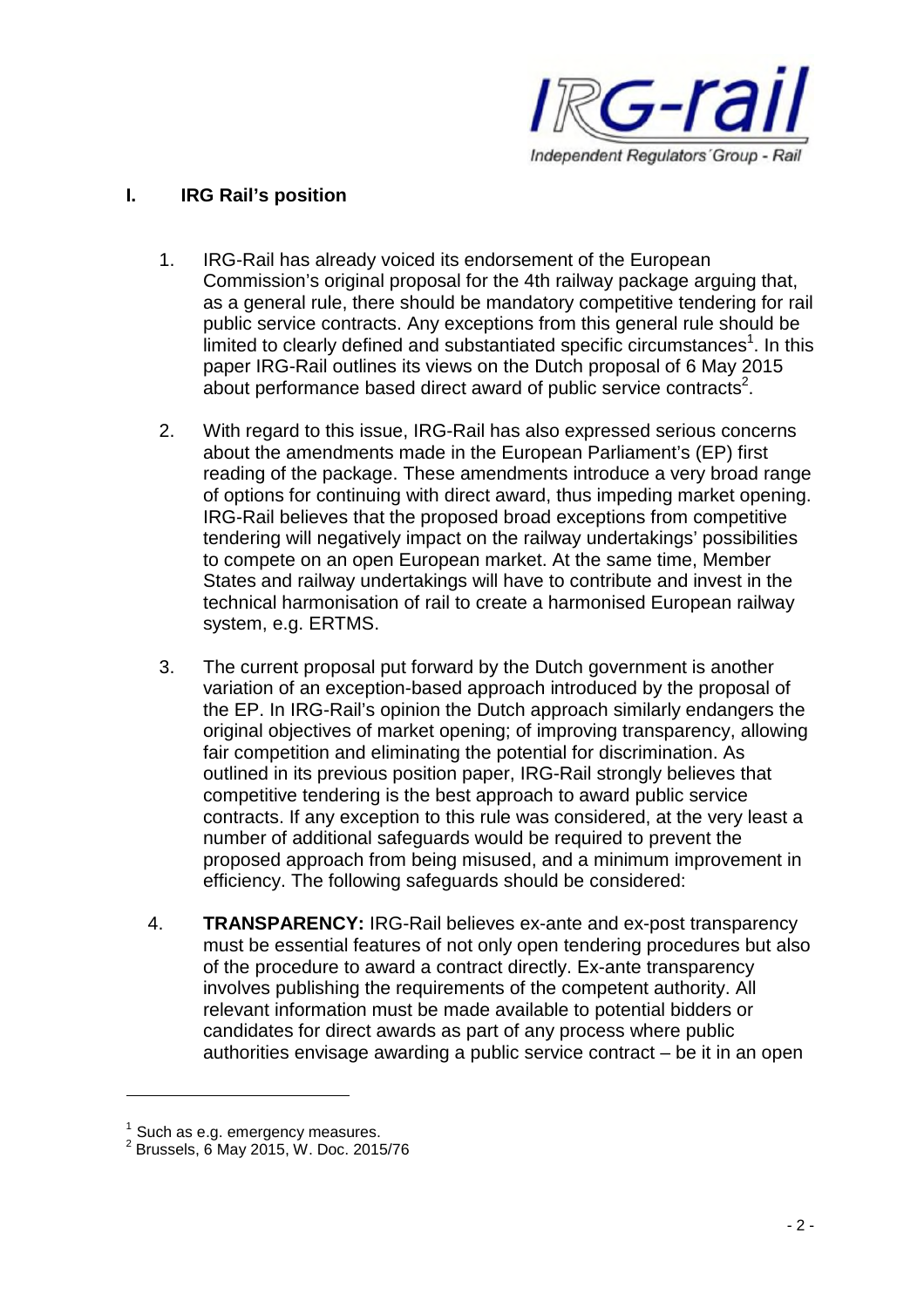

tender, or with a single candidate that they have chosen for direct awarding. This includes publication of this information. In the case of a direct award, the supervisory body<sup>3</sup> should be able to review the relevant information at this early stage of the procedure as a basis for any necessary intervention. Ex-post transparency involves publishing the requirements and the results of the contract winner's performance.

- 5. The Dutch proposal does not contain any transparency requirements during the award procedure, allowing instead direct award to be handled in an opaque manner. Transparency is crucial to address the potential adverse effects of discretionary power. Asymmetric access to information acts as a barrier for new candidates/competitors seeking to apply for and win a public service contract.
- 6. **FOCUS ON EFFICIENCY IMPROVEMENT:** The justification for any exception from competitive tendering should be a potential efficiency improvement. In its assessment, the competent authority should, first and foremost, test the efficiency of the transport service provision. This includes an assessment of both the total costs and total output. An assessment based only on performance criteria – as suggested by the Dutch proposal - focuses only on output and fails to investigate the total costs. An efficiency analysis should measure the performance compared to input, i.e. the contractor's productivity. Performance criteria as defined in the Dutch proposal imply that only absolute performance will be considered, which is not sufficient to assess efficiency of a contractor who did not go through a competitive tendering procedure. In any case, IRG-Rail is concerned that it would be impossible to carry out an accurate assessment.
- 7. **YARDSTICK COMPETITION:** For any criteria to be set, the competent authority would need to define challenging but achievable targets and obtain data for the purpose of comparison. One approach which could be considered, as underlined in the previous IRG-Rail's position paper, is the use of yardstick competition. Yardstick competition in the form of a comparison of the performances of various national or sub-national monopolies would allow the identification of best practices and could be seen as a tool to collect performance data and provide incentives.
- 8. **APPROPRIATE SUPERVISION:** Since the current proposal envisages a broad range of options for direct award at the discretion of competent authorities, appropriate supervision by an independent body is required. Although the EP proposal had included a certain level of regulatory oversight through the regulatory body, IRG-Rail had identified a number of

 $^3$  For its necessary role please see below point 8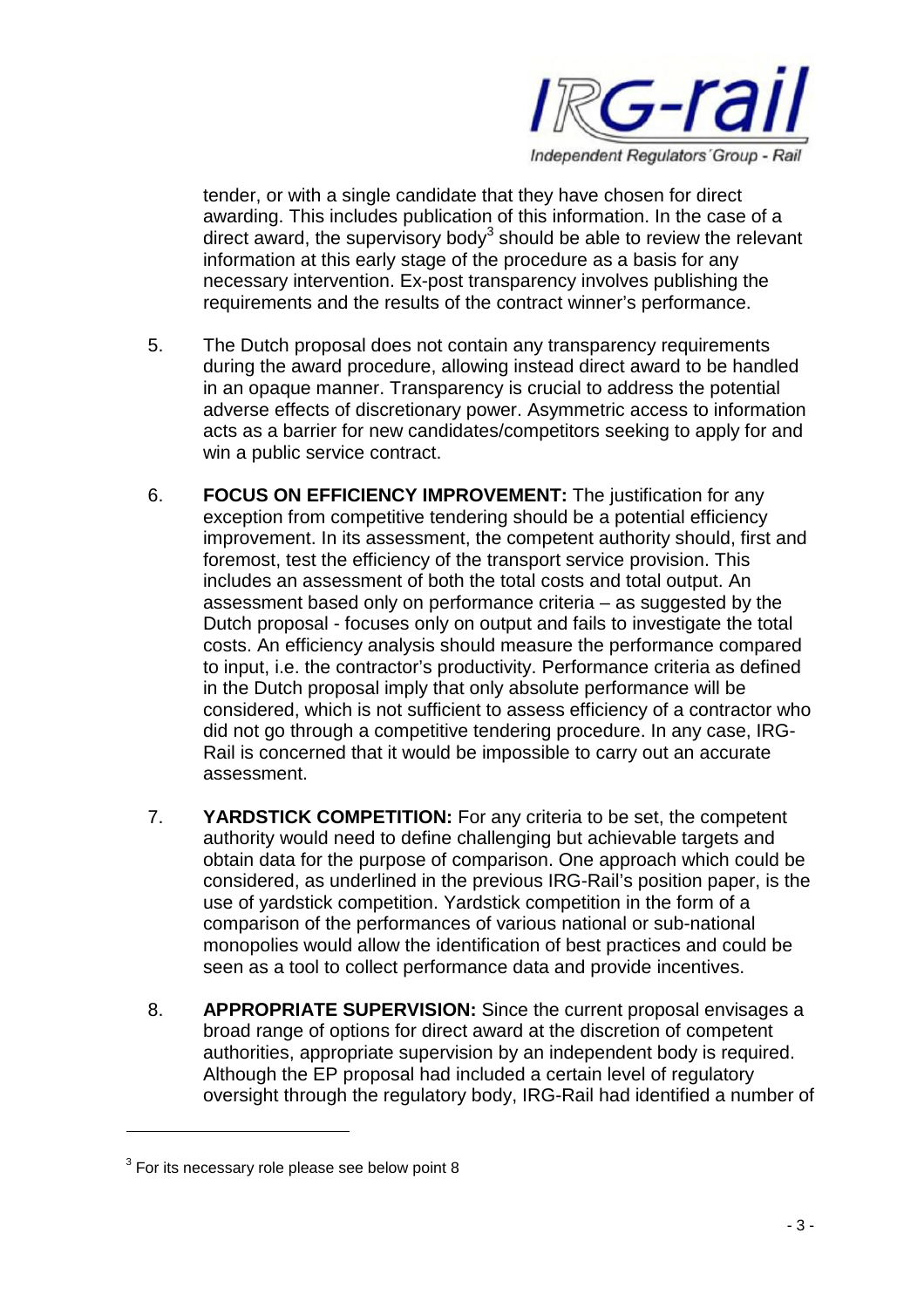

open questions with regard to the details such as: how to gather a sufficient level of expertise and additional resources to ensure a robust level of regulatory assessment and supervision; or the consequences if the regulatory body finds against the direct award<sup>4</sup>. This includes the consequences both for the contract and the competitors (ex. whether the contract is void, whether and how rail services are to be provided, the position/evaluation of would-be competitors). These questions have not been answered in the new proposal. Moreover, the introduction of "independent validation"is not entirely clear and thus raises doubts on ensuring adequate supervision. IRG-Rail believes that a competent, powerful, independent supervisory authority with appropriate resources – whether it is the regulatory body, or another competent authority – needs to be involved in the procedure at an early stage. This body would need appropriate instruments to challenge any decisions, and consequences should be clear if the supervisory authority finds against a decision.

- 9. **CORRECTIVE MECHANISM:** With regard to the details of the procedure, IRG-Rail believes that a mechanism to challenge the decision of the competent authority awarding the public service contract needs to form part of the procedure. For example, competitors should be able to complain and appeal to the supervisory body, which could also initiate an ex-officio procedure to investigate the direct award. The supervisory body should also be able to redefine or ask for the performance obligations set to be redefined by the competent authority, if the selected railway undertaking needs further incentives to improve its efficiency. This mechanism would be necessary to avoid interested undertakings/competitors being excluded at too early a stage, and to ensure that the exception clause for direct award is not used to perpetuate exclusive rights for one railway undertaking.
- 10. **SANCTION MECHANISM:** In IRG-Rail's opinion, proportionate sanctions and penalties for the competent authorities and operators under direct award are necessary, in case the criteria to award a public service contract directly have not been complied with or where a railway undertaking has failed to achieve the efficiency targets. This could result, for example, in a fine, or an obligation to stop the direct award and require the competent authority to award the contract through competitive tendering.
- 11. With regard to the duration of directly awarded public service contracts, IRG-Rail questions why public service contracts which have been directly awarded should be allowed to have a maximum duration of 10 years.

<sup>4</sup> http://www.irg-rail.eu/app/download/5802961388/IRG-Rail+%2814%29+5+- +Position+Paper+4RP+EP+First+Reading+2014.pdf